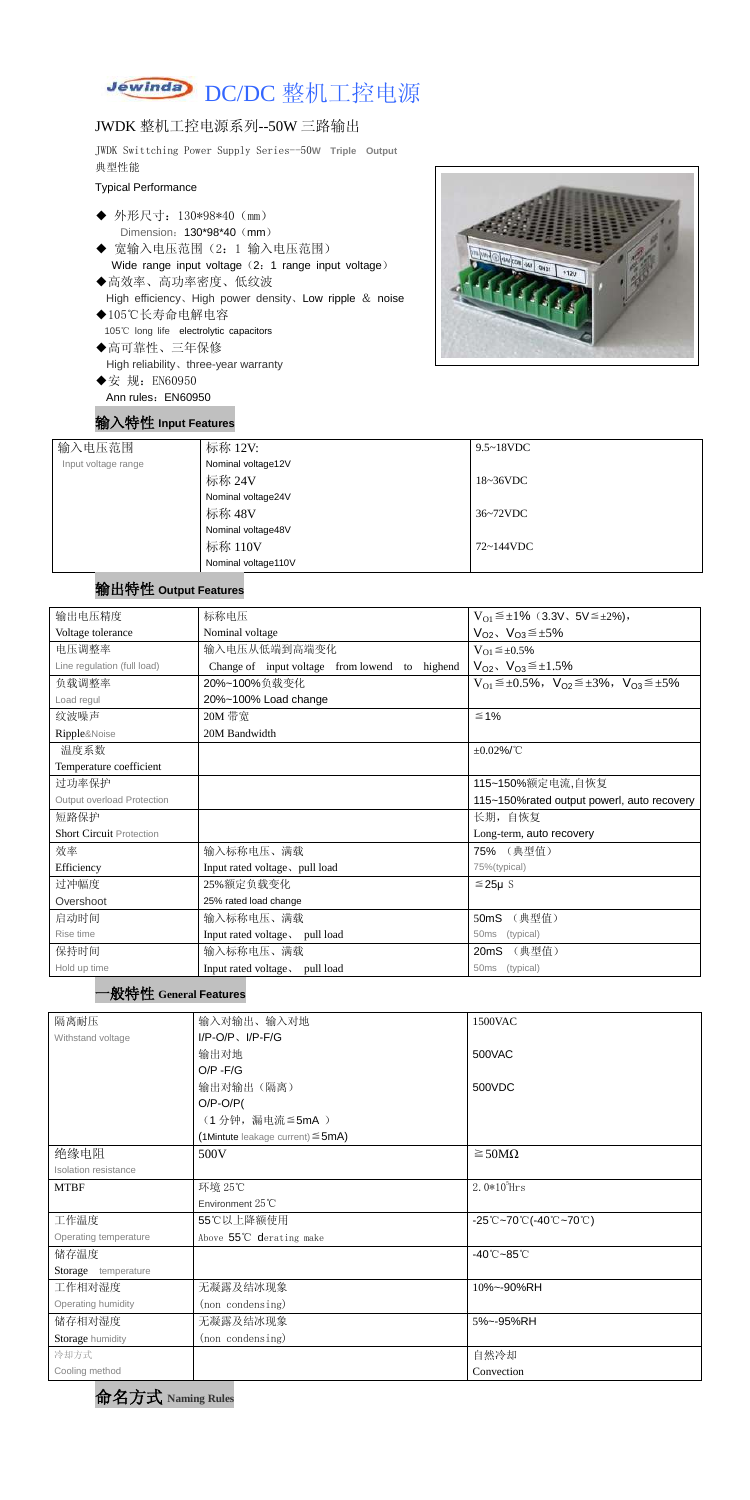

# 产品选型 **Product Selection Table**

|                    | 输入电压          | 输出电压           | 输出电流           | 输出电压精度         | 纹波噪声        |            |
|--------------------|---------------|----------------|----------------|----------------|-------------|------------|
| 产品型号               | Input voltage | Output voltage | Output current | Output voltage | R&N         | 效 率        |
| Model No.          | $V_{in}$      | $\rm V_{O}$    | Io             | tolerance      | $V$ (p-p)mV | Efficiency |
|                    |               | $+5V$          | $0.6 - 5.0A$   | $\pm 2\%$      | 80mV        |            |
| JWDK50-12S5D5I     |               | $+5V$          | $0.2 - 3.0.A$  | $\pm 5\%$      | 100mV       | 75%        |
|                    |               | $-5V$          | $0.2 - 2.0A$   | $\pm 5\%$      | 100mV       |            |
|                    |               | $+5V$          | $0.6 - 5.0A$   | $\pm 2\%$      | 80mV        |            |
| JWDK50-12S5D12I    |               | $+12V$         | $0.1 - 1.0A$   | $\pm$ 5%       | 120mV       | 79%        |
|                    |               | $-12V$         | $0.1 - 1.0A$   | $\pm 5\%$      | 120mV       |            |
|                    |               | $+5V$          | $0.5 - 5.0A$   | $\pm 2\%$      | 800mV       |            |
| JWDK50-12S5D15I    | $9.5 - 18V$   | $+15V$         | $0.1 - 1.0A$   | $\pm$ 5%       | 150mV       | 80%        |
|                    |               | $-15V$         | $0.1 - 0.7A$   | $\pm 5\%$      | 150mV       |            |
|                    |               | $+12V$         | $0.5 - 3.0A$   | $\pm1\%$       | 120mV       |            |
| JWDK50-12S12D5I    |               | $+5V$          | $0.2 - 2.0A$   | $\pm 5\%$      | 100mV       | 77%        |
|                    |               | $-5V$          | $0.1 - 1.0A$   | $\pm 5\%$      | 100mV       |            |
|                    |               | $+24V$         | $0.2 - 1.5A$   | $\pm1\%$       | 200mV       |            |
| JWDK50-12S24D5I    |               | $+5V$          | $0.2 - 2.0A$   | $\pm 5\%$      | 100mV       | 79%        |
|                    |               | $-5V$          | $0.1 - 1.0A$   | $\pm 5\%$      | 100mV       |            |
|                    |               | $+5V$          | $0.6 - 5.0A$   | $\pm 2\%$      | 80mV        |            |
| JWDK50-12S5S12S24I |               | $+12V$         | $0.1 - 1.0A$   | $\pm 5\%$      | 120mV       | 81%        |
|                    |               | $+24V$         | $0.1 - 0.5A$   | $\pm 5\%$      | 200mV       |            |
|                    |               | $+5V$          | $0.6 - 5.0A$   | $\pm 2\%$      | 80mV        |            |
| JWDK50-12S5S12S-5I |               | $+12V$         | $0.1 - 1.5A$   | $\pm 5\%$      | 120mV       | 77%        |
|                    |               | $-5V$          | $0.1 - 1.0A$   | $\pm 5\%$      | 100mV       |            |
|                    |               | $+5V$          | $0.6 - 5.0A$   | $\pm 2\%$      | 80mV        |            |
| JWDK50-24S5D5I     |               | $+5V$          | $0.2 - 3.0.A$  | $\pm 5\%$      | 100mV       | 76%        |
|                    |               | $-5V$          | $0.2 - 2.0A$   | $\pm 5\%$      | 100mV       |            |
|                    |               | $+5V$          | $0.6 - 5.0A$   | $\pm 2\%$      | 80mV        |            |
| JWDK50-2S5D12I     |               | $+12V$         | $0.1 - 1.0A$   | $\pm 5\%$      | 120mV       | 79%        |
|                    |               | $-12V$         | $0.1 - 1.0A$   | $\pm$ 5%       | 120mV       |            |
|                    |               | $+5V$          | $0.5 - 5.0A$   | $\pm 2\%$      | 800mV       |            |
| JWDK50-24S5D15I    |               | $+15V$         | $0.1 - 1.0A$   | $\pm 5\%$      | 150mV       | 80%        |
|                    | $18 - 36V$    | $-15V$         | $0.1 - 0.7A$   | $\pm$ 5%       | 150mV       |            |
|                    |               | $+12V$         | $0.5 - 3.0A$   | $\pm 1\%$      | 120mV       |            |
| JWDK50-24S12D5I    |               | $+5V$          | $0.2 - 2.0A$   | $\pm 5\%$      | 100mV       | 77%        |
|                    |               | $-5V$          | $0.1 - 1.0A$   | $\pm$ 5%       | 100mV       |            |
|                    |               | $+24V$         | $0.2 - 1.5A$   | $\pm 1\%$      | 200mV       |            |
| JWDK50-24S24D5I    |               | $+5V$          | $0.2 - 2.0A$   | $\pm$ 5%       | 100mV       | 79%        |
|                    |               | $-5V$          | $0.1 - 1.0A$   | $\pm$ 5%       | 100mV       |            |
|                    |               | $+5V$          | $0.6 - 5.0A$   | $\pm 2\%$      | 80mV        |            |
| JWDK50-24S5S12S24I |               | $+12V$         | $0.1 - 1.0A$   | $\pm$ 5%       | 120mV       | 81%        |
|                    |               | $+24V$         | $0.1 - 0.5A$   | $\pm$ 5%       | 200mV       |            |
|                    |               | $+5V$          | $0.6 - 5.0A$   | $\pm 2\%$      | 80mV        |            |
| JWDK50-24S5S12S-5I |               | $+12V$         | $0.1 - 1.5A$   | $\pm$ 5%       | 120mV       | 77%        |
|                    |               | $-5V$          | $0.1 - 1.0A$   | $\pm$ 5%       | 100mV       |            |